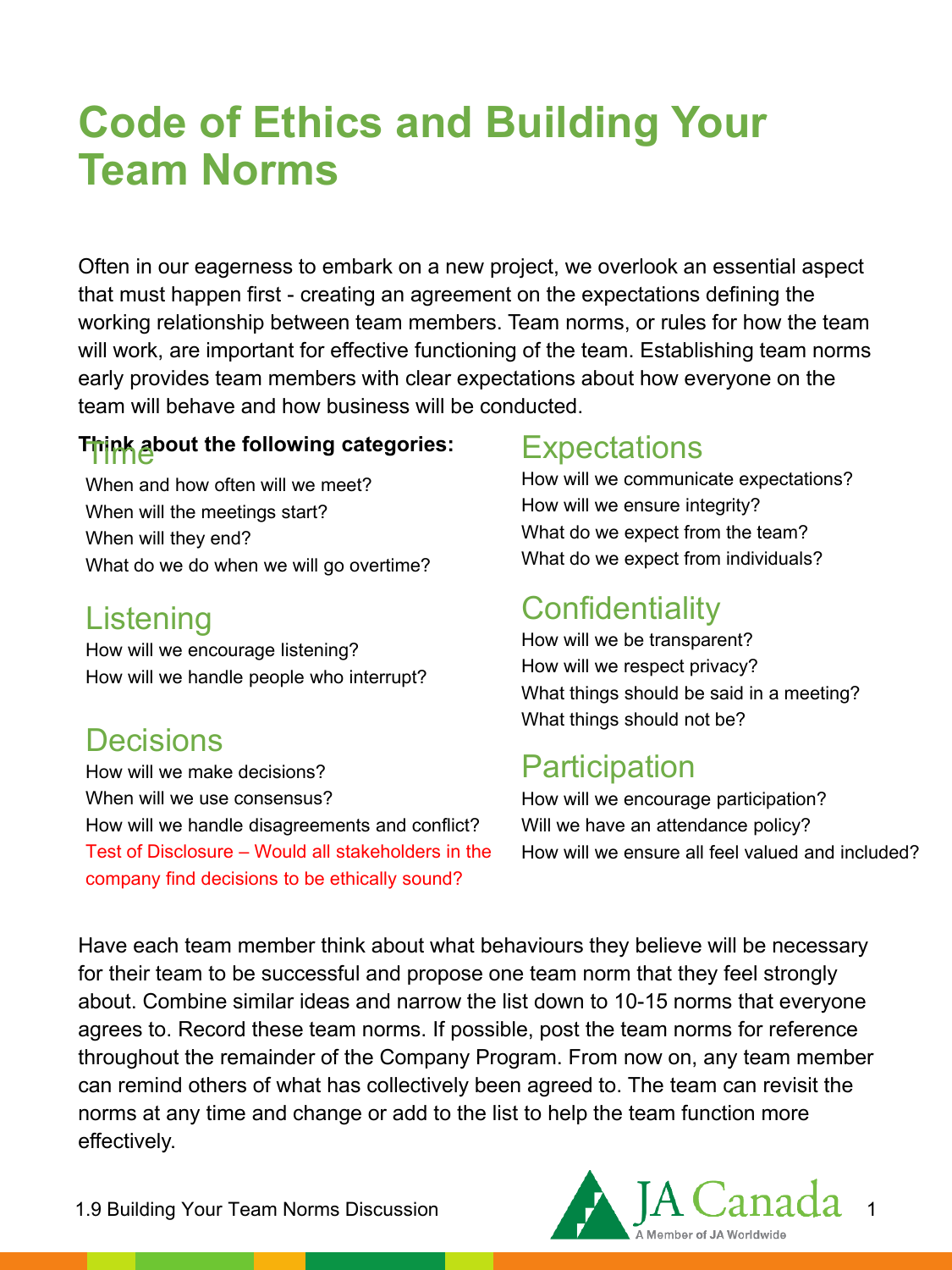#### **The importance of ethics in business should be woven into all aspects of the Company. The Company needs to formulate a CODE OF ETHICS.**

Business ethics are a set of rules or guidelines that management or individuals follow when making decisions facing their company.

The **Test of Disclosure** is a method that can be used to solve ethical dilemmas. A simple question can be used by all Company participants to check if a decision is ethical.

# **"How would we feel if everyone knew about the decision we are making?"**

If they are not concerned, they have likely made an ethical choice.

If they are, they have probably not made the right decision.

Examples of stakeholders to keep in mind could include:

- Company employees Mentors/Supervisors
- 
- 
- Not-for-Profit being supported Parents
- Financial Auditors  **Media and Press**
- 
- Shareholders  **JA Canada/ JA Chapter staff**
- Customers  **School administrators/staff** 
	-
	-

The Company Executive needs to remind all participants of the importance of the Test of Disclosure when running the Company program.